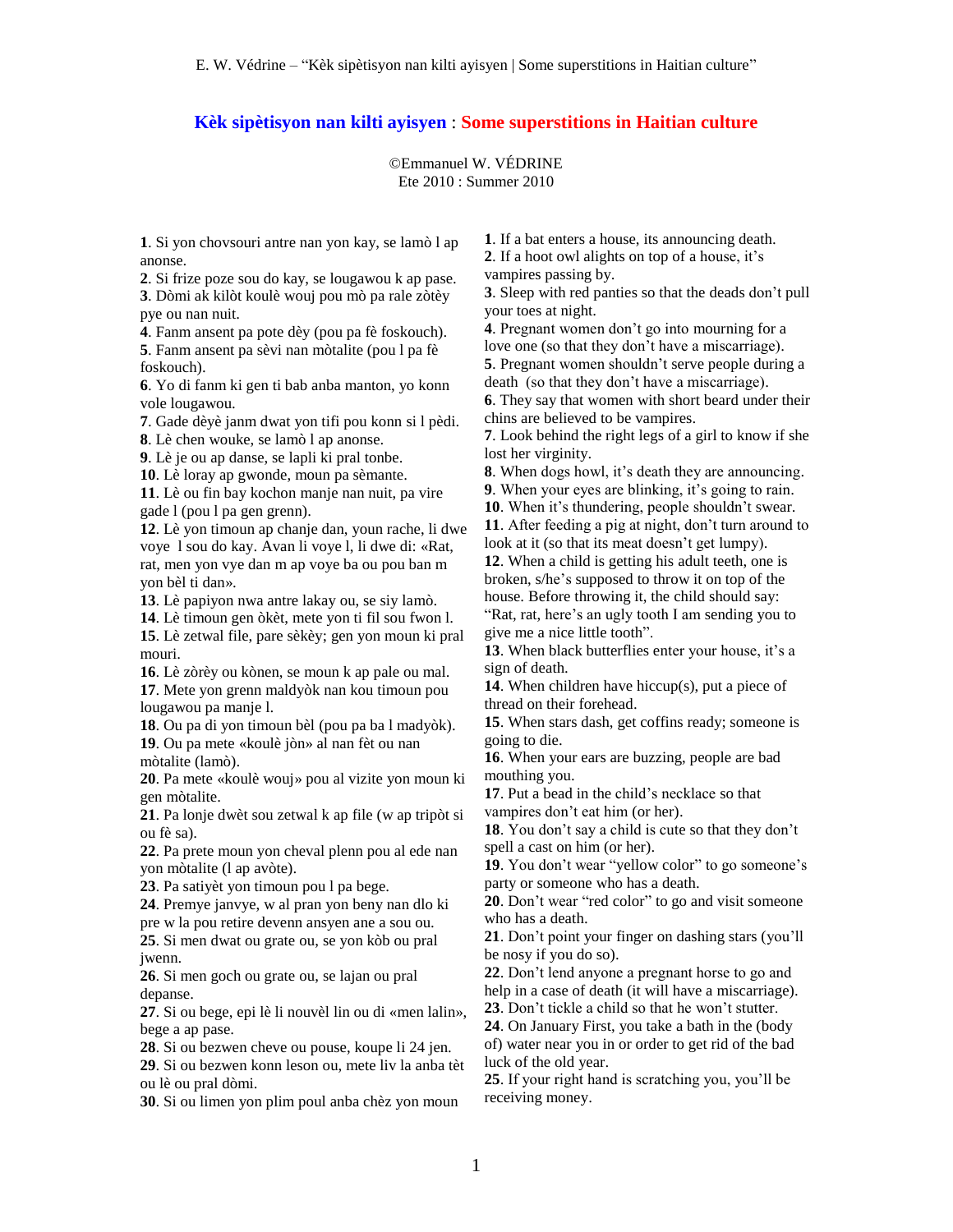ki gen maklouklou, maklouklou a ap rele.

**31**. Si ou mache ajenou, w ap touye manman ou.

**32**. Si ou mache ak soulye dwategoch, w ap touye manman ou.

**33**. Si ou mòde lang ou pandan w ap manje, se yon ipokrit k ap pale ou mal.

**34**. Si ou panse ou pral kontre ak movezè nan nuit pandan w ap mache, met rad ou alanvè.

**35**. Si ou soufle nan boutèy, w ap gen maklouklou. **36**. Si ou tire kont lajounen, w ap fè move rèv.

**37**. Si ou santi yon moun ap mache anba plapye ou, se yon bon moun.

**38**. Si ou santi yon moun ap mache bò pye ou, se yon ipokrit.

**39**. Pandan de moun ap pale, si sanzatann toulède di egzakteman yon fraz similè, youn dwe penche lòt (pou yo pa mouri ansanm).

**40**. Si w al fè ti jwèt manman ak papa jou vandredi, tete ou ap kole.

**41**. Si w ap mache, ou frape pye dwat ou, se bon nouvèl.

**42**. Si w ap mache, ou frape pye goch ou, se move nouvèl.

**43**. Si yon fanm met valiz li atè, l ap toujou razè.

**44**. Si yo bale pye ou, ou p ap marye.

**45**. Si yon moun di li te wè ou pandan lannuit nan lari, di se pa t ou menm.

**46**. Si yon ti zandolit vole sou yon fanm, li pral ansent.

**47**. Si yon tibebe pike tèt li ap gade pa dèyè, se rele l ap rele lòt timoun.

**48**. Voye yon grenn sèl anba chèz yon moun endezirab (pou l ka leve).

**49**. 15 jen, 15 jiyè ou pa gade anlè pou pa wè laposiyè k ap pase (pou pa mouri).

**26**. If your left hand is scratching you, you'll be spending money.

**27**. If you stutter, and when it's full moon you say "there comes the moon", you'll no longer stutter. **28**. If you want your hair to grow, cut it on June 24th.

**29**. If you want to know your (assigned) lesson, put the book under your head when you are going to sleep.

**30**. If you light a chicken feather under the chair of a person with hydrocele, the hydrocele will make noise.

**31**. If you walk kneeling, you'll kill your mother. **32**. If you walk with your shoes on the wrong feet, you will kill your mother.

**33**. If you bite your tongue while eating, it's a hypocrite who is bad mouthing you.

**34**. If you feel you are going to meet with werewolves at night while walking, wear your clothes inside out.

**35**. If you blow in a bottle, you will have hydrocele. **36**. If you tell stories daytime, you will have bad dreams.

**37**. If you feel someone is walking under your sole, that's a good person.

**38**. If you feel someone is walking on the side of your foot, that's a hypocrite.

**39**. While two people are talking, if unexpectedly they say an exact same phrase, they should pinch each other (so that they won't die together).

**40**. If you play mom and dad's little game on

Friday, your breasts will get stuck.

**41**. If you are walking, you hit your right foot, it's good news.

**42**. If you are walking, you hit your left foot, it's bad news.

**43**. If a woman puts her purse on the ground, she'll be always broke.

**44**. If they sweep your feet, you won't get married.

**45**. If someone says he (she) saw you at night in the streets, say "no" that weren't you.

**46**. If a small lizard jump on a woman, she is going to get pregnant.

**47**. If a baby lowers his head to the knees, he's calling others (to be born).

**48**. Throw a grain of salt under the chair of an

unbearable person (in or to get up).

**49**. June 15, July 15 don't look at the sky (morning or night) in order not to see Pleiades (star) constellation (so that you won't die).

## **Kesyon e konpreyansyon**

## **Questions and understanding**

**1**. Kisa moun panse de fanm ki gen ti bab anba

**1**. What do people think of women who have little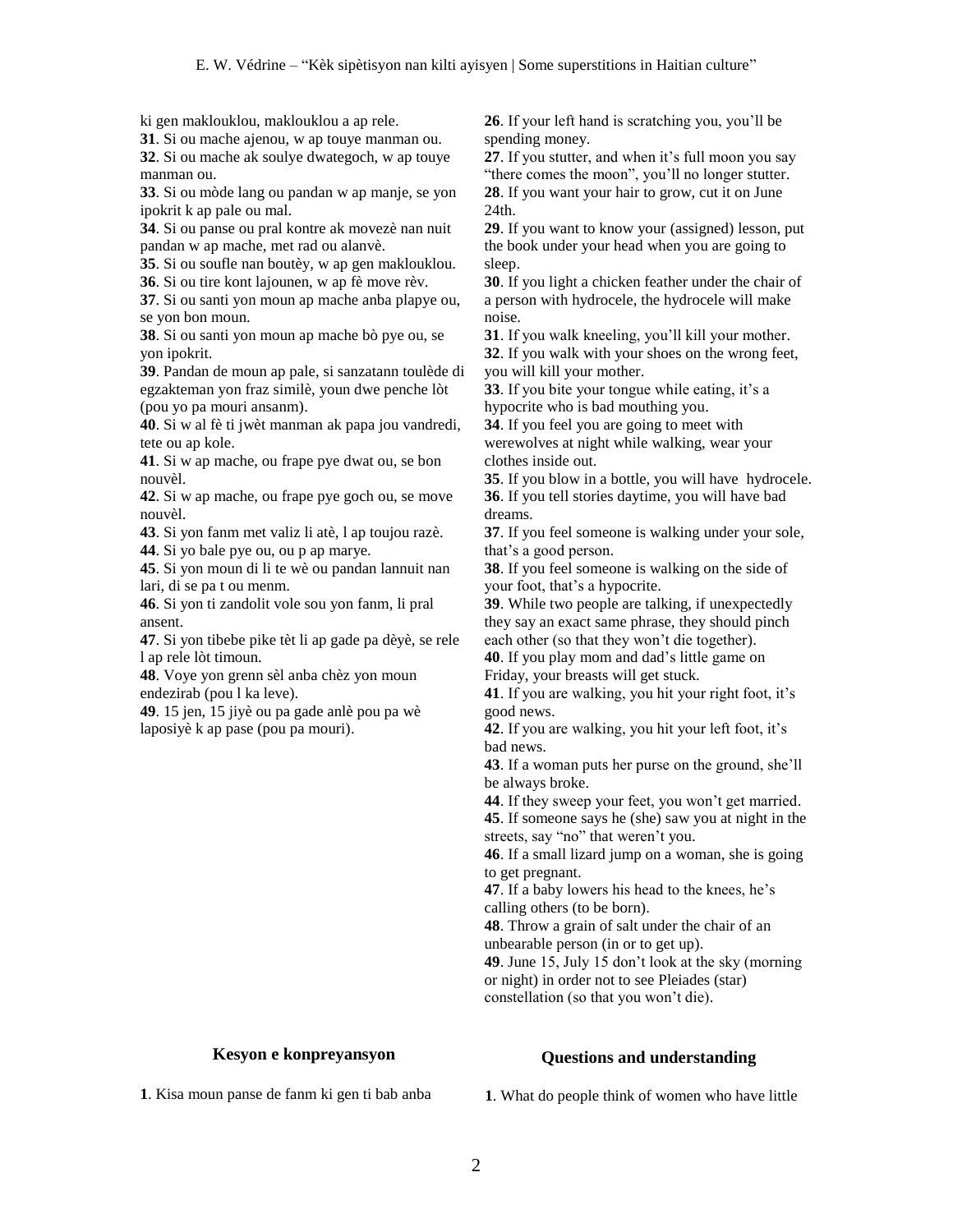manton?

**2**. Kisa k ap fèt si ou mòde lang ou pandan w ap manje?

**3**. Kisa k ap pase lè zòrèy yon moun ap kònen?

**4**. Kisa k ap pase lè men dwat ou ap grate ou?

**5**. Kisa k ap pase si men goch ou ap grate ou?

**6**. Kisa k ap pase si ou limen plim poul anba chèz yon moun ki maklouklou?

**7**. Kisa k ap pase si ou mache ajenou?

**8**. Kisa k ap pase si ou mache ak soulye dwategoch?

**9**. Kisa k ap pase si w ap mache epi ou frape pye dwat ou?

**10**. Kisa k ap pase si w ap mache epi ou frape pye goch ou?

**11**. Kisa k ap pase si yon moun bege lè nouvèl lin epi l di «men lalin»?

**12**. Kisa k ap pase yon fi si l al fè jwèt manman ak papa jou vandredi?

**13**. Kisa k ap rive si ou tire kont lajounen?

**14**. Kisa k ap rive yon fanm si l ap mache epi l mete valiz li atè?

**15**. Kisa ki pral pase si papiyon nwa antre nan kay yon moun?

**16**. Kisa moun pa dwe fè lè etwal ap file?

**17**. Kisa ou fè pou konnen si yon tifi pa pèdi (vijinite l)?

**18**. Kisa pou fè si ou panse ou pral kontre ak movezè nan nuit?

**19**. Kisa w ap genyen si ou soufle nan boutèy?

**20**. Kisa yo dwe fè lè yon timoun nan okèt?

**21**. Lè je ou ap danse, kisa k pral pase?

**22**. Lè yon chen ap wouke, kisa l ap anonse?

**23**. Lè yon tibebe pike tèt li ap gade pa dèyè, kijan yo entèprete sa?

**24**. Lè yon timoun ap chanje dan, li gen youn rache, kisa l dwe fè?

**25**. Pandan de moun ap pale, pa kowensidans, yo di yon fraz similè, kisa yo dwe fè?

**26**. Poukisa moun dwe pran yon beny premye janvye nan dlo ki pre yo a?

**27**. Poukisa moun pa dwe gade anlè, dat 15 jen, 15 jiyè?

**28**. Poukisa moun pa dwe met koulè jòn pou ale nan fèt kay yon moun ou nan yon mòtalite?

**29**. Poukisa moun pa dwe met koulè wouj pou ale nan yon mòtalite?

**30**. Poukisa moun pa dwe prete lòt moun yon cheval ki plenn pou al ede moun ki gen mòtalite?

**31**. Poukisa moun pa dwe sèmantè lè loray ap gwonde?

**32**. Poukisa moun pa dwe vire gade yon kochon apre yo fin ba l manje leswa?

**33**. Poukisa ou pa dwe rele yon kochon si ou pote manje ba li nan aswè?

**34**. Poukisa yon fi dwe dòmi ak kilòt wouj?

**35**. Poukisa yo dwe met yon grenn maldyòk nan kou

beard under their chin?

**2**. What is happening if you bite your tongue while eating?

**3**. What's happening when someone's ears are buzzing?

**4**. What is happening when your right hand is scratching you?

**5**. What is happening when your left hand is scratching you?

**6**. What will happen si you light a chicken feather under the chair of someone with hydocele?

**7**. What will happen if you walk kneeling?

**8**. What will happen if you walk with your shoes on the wrong feet?

**9**. What will happen if you are walking and you hit your right foot?

**10**. What will happen if you are walking and you hit your left foot?

**11**. What will happen if a person who stutters says "there comes the moon" when it's new moon?

**12**. What will happen to a woman if she mom's and dad's game on Friday?

**13**. What will happen If you tell stories during the day?

**14**. What will happen to a woman while walking, she puts her purse on the ground?

**15**. What will happen if black butterflies enter someone's house?

**16**. What shouldn't a person do when stars are dashing?

**17**. What should you do to know if a girl does not lose her virginity?

**18**. What should you do if you think you are going to meet with werewolves at night?

**19**. What will happen to you if you blow in a bottle?

**20**. What should be done when a child has hip cup?

**21**. When your eyes are blinking, what's going to happen?

**22**. When a dog howling, what is it announcing?

**23**. When a baby lowers his (her) head to the knees, to look behind him, how is that being interpreted?

**24**. When a child is getting his adult teeth, he has a broken one, what should that child do?

**25**. While two people are talking, by coincidence, they say an exact similar phrase, what should they do?

**26**. Why should people take a bath on New Year's Day in the (body of) water near them?

**27**. Why shouldn't people look in the sky on June 15, July 15?

**28**. Why shouldn't people wear "yellow" to go to someone's party to some who has a death?

**29**. Why shouldn't people wear "red" to visit someone who has a death?

**30**. Why should someone lend people their pregnant horse to help some one who has a death?